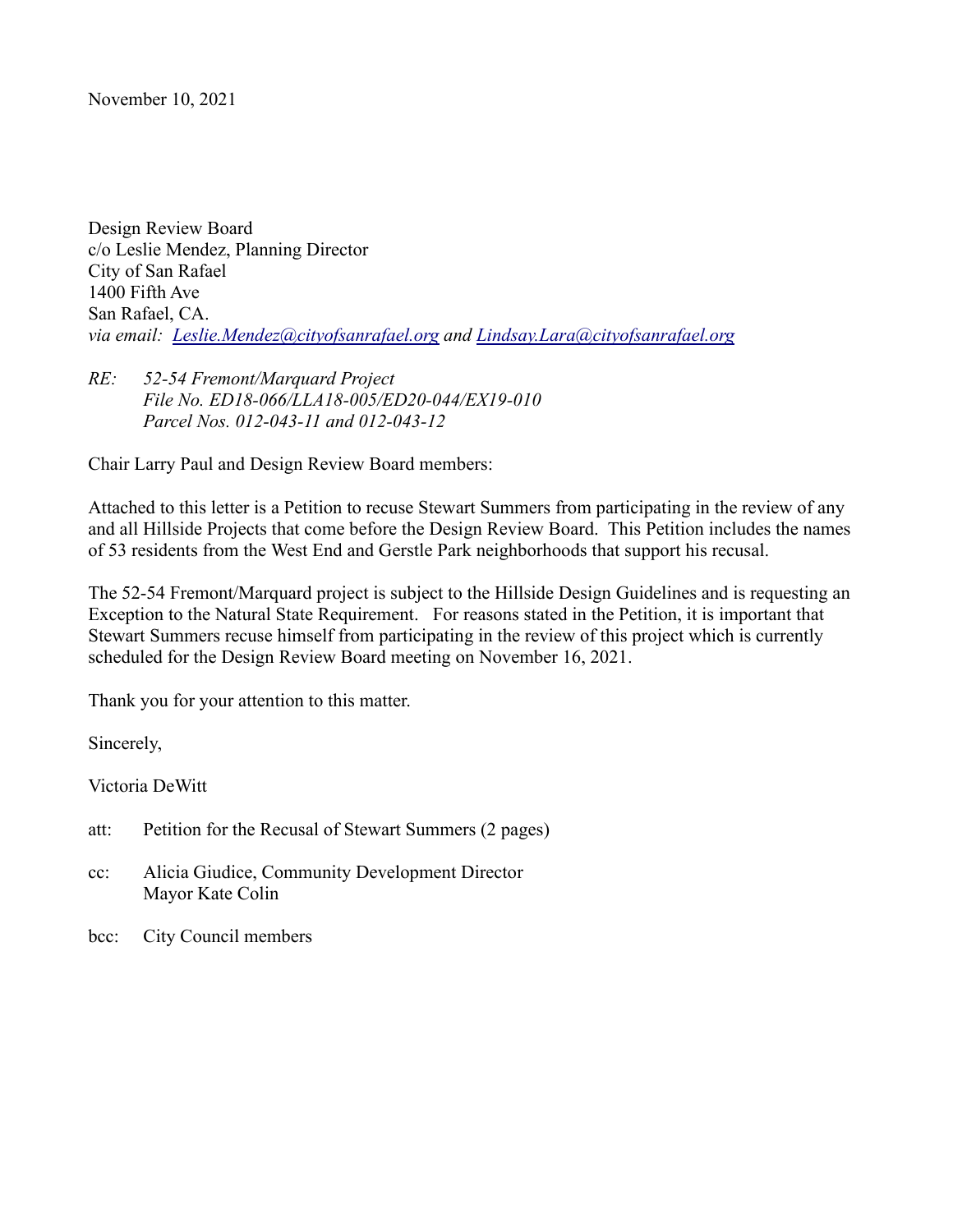## **PETITION for the RECUSAL of STEWART SUMMERS** *<u>from</u>* **THE DESIGN REVIEW BOARD for any and all HILLSIDE PROJECTS**

As a member of the San Rafael Design Review Board, Stewart Summers must comply with the duties and requirements set forth in SRMC 14.25.070 A, which states in pertinent part "The design review board shall (emphasis added) provide professional design analysis, evaluation and judgment, as to the completeness, competence and appropriateness of development proposals for their use and setting and to recommend approval, approval with conditions, redesign or denial based on design standards adopted by the city council (emphasis added)". Please note that under SRMC 1.08.110, "Shall" is mandatory.

Accordingly, Mr. Summers' duties as a Design Review Board member include compliance with the established Hillside Design Guidelines set forth in SRMC 14.12, including the Natural State Requirement set forth in SRMC 14.12.030C as follows: "A minimum (emphasis added) area of twentyfive percent (25%) of the lot area plus the percentage figure of average slope, not to exceed a maximum of eighty-five percent (85%) must (emphasis added) remain in its natural state." The Natural State Requirement is a vital part of the Hillside Design Guidelines, the specific stated purpose of which is minimizing seismic risks, landslide risks and soil erosion associated with development on steep and/or unstable slopes, and ensuring the preservation of natural hillside features. (SRMC 14.12.010 A&B).

However, Mr. Summers has abrogated his duty under SRMC 14.25.070A, clearly demonstrating that he allows unfounded personal bias to override his duty as a San Rafael Design Review Board member to base his analysis, evaluation, judgment, and recommendations on design standards adopted by the city council. During the 6/8/2021 Design Review Board meeting on the 33/41 Ross Street Terrace project, Mr. Summers stated in no uncertain terms that he thinks the Natural State Requirement is "antiquated"; that the Natural State Requirement is written in a way that "isn't fair to applicants"; and that "there are times when the Natural State shouldn't be used as a restriction". Beyond the foregoing, it is important to recognize the arrogance and bravado with which Mr. Summers prefaced these statements of personal bias, declaring: "I am going to go on record and I have done it many, many times…"

Wherefore, in that Mr. Summers has blatantly breached his duty under SRMC 14.25.070 as described above, we the undersigned demand that Mr. Summers recuse himself, or in the alternative that he be instructed to recuse himself for cause, from participation in the Design Review Board with respect to all projects subject to the Hillside Design Guidelines and the Natural State Requirement.

Victoria DeWitt, West End Anne Bowen, West End Amy Likover, Gerstle Park Alex Rockas, West End Joe Likover, Gerstle Park Susan Bradford, West End Valerie Lels, Gerstle Park Julia Eader, West End Tim Bowen, West End Jeff Eader, West End

Elizabeth Ryan, West End Grant Gildroy, Gerstle Park Emese Wood, Gerstle Park Tom Heinz, Gerstle Park

Maren Degraff, West End Denise Van Horn, Gerstle Park